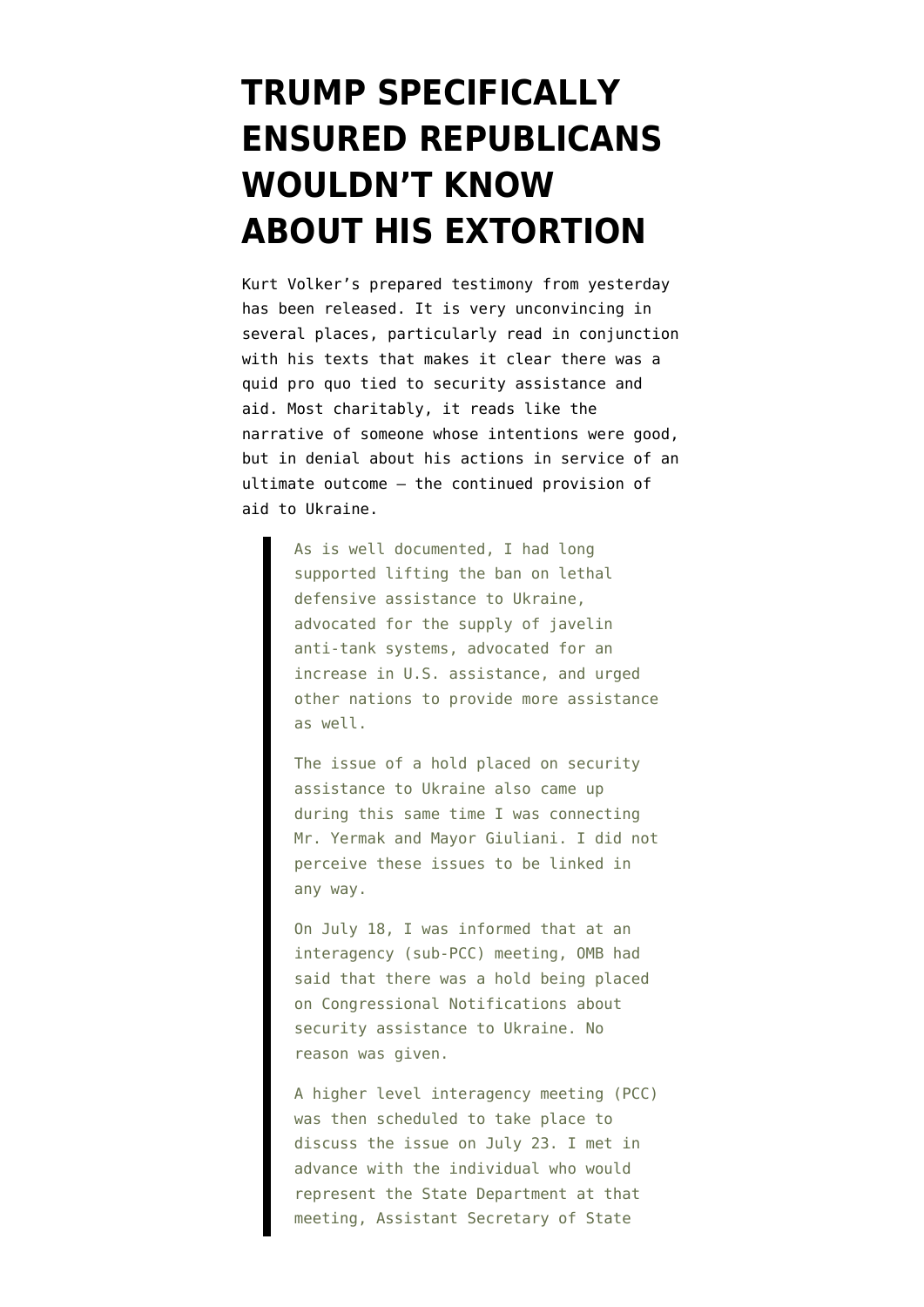for Pol-Mil Affairs, R. Clarke Cooper. I stressed how important it was to keep the security assistance moving – for Ukraine's self-defense, deterrence of further Russian aggression, as a symbol of our bilateral support for Ukraine, and as part of having a strong position going into any negotiations with Russia. He fully agreed and intended to represent that position at the PCC meeting. I also had separate conversations with the Pentagon and NSC staff to reiterate the same position.

I was told later that there was no outcome from the PCC meeting. That said, I was not overly concerned about the development because I believed the decision would ultimately be reversed. Everything from the force of law to the unanimous position of the House, Senate, Pentagon, State Department, and NSC staff argued for going forward, and I knew it would just be a matter of time.

As well, Volker avoids admitting this was partly about inventing dirt on Joe Biden by treating the possibility of election interference as credible, without any basis (and it's clear he conducted this projection repeatedly in real time).

> Concerning the allegations, I stressed that no one in the new team governing Ukraine had anything to do with anything that may have happened in 2016 or before – they were making TV shows at the time. Mr. Lutsenko, however, would remain in place until a new government was seated in a month or more. It was important to reach out and provide strong U.S. support for President-elect Zelenskyy.

> I also said at that July 19 meeting that it is not credible to me that former Vice President Biden would have been influenced in anyway by financial or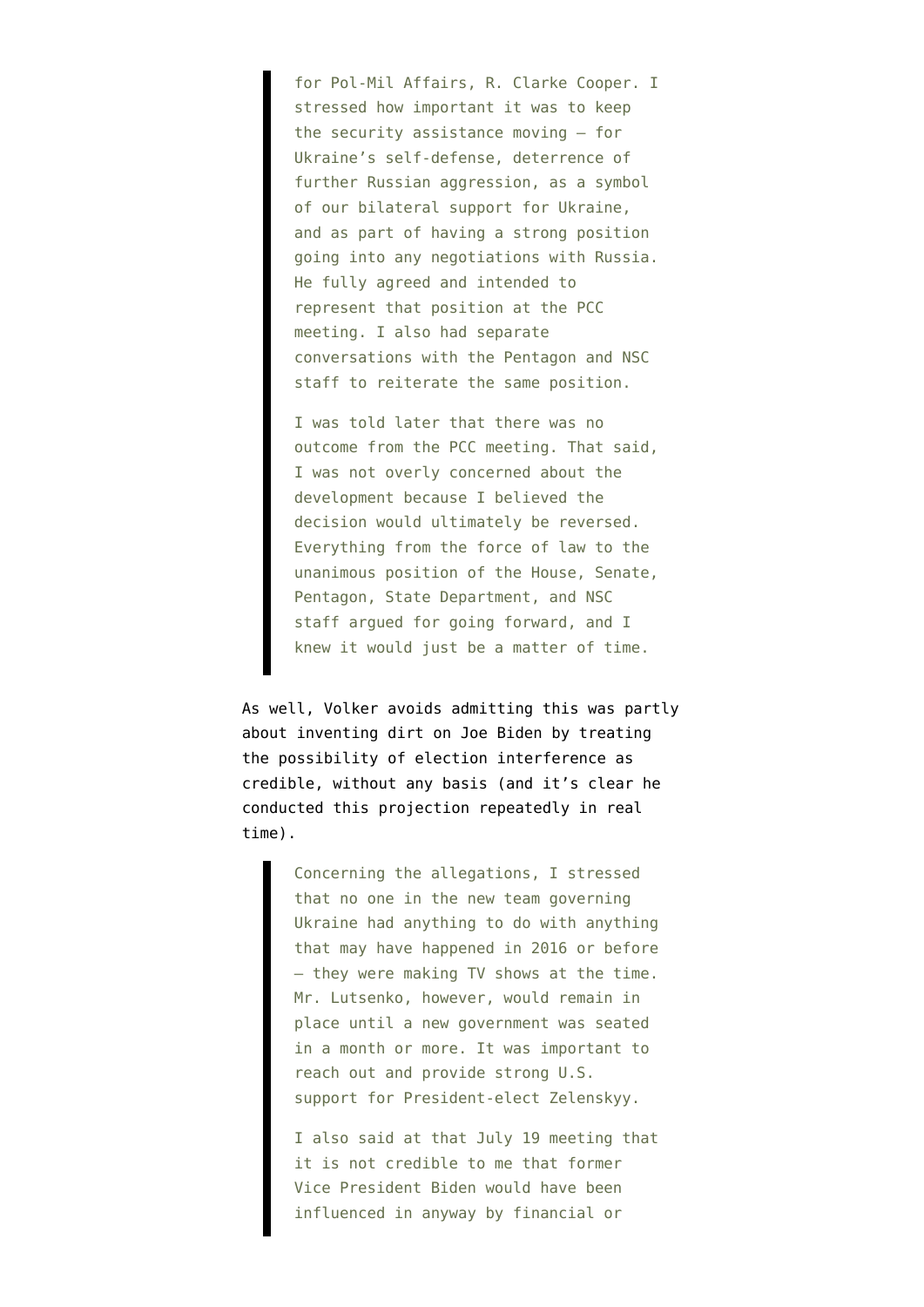personal motives in carrying out his duties as Vice President. A different issue is whether some individual Ukrainians may have attempted to influence the 2016 election or thought they could buy influence: that is at least plausible, given Ukraine's reputation for corruption. But the accusation that Vice President Biden acted inappropriately did not seem at all credible to me.

But the key new detail in Volker's statement, beyond what we already knew, is confirmation that not only did OMB freeze assistance to Ukraine, but it also froze notifications about security assistance to Congress, effectively hiding the fact that Trump was using the aid authorized by Congress to extort election assistance from Ukraine.

> On July 18, I was informed that at an interagency (sub-PCC) meeting, OMB had said that there was a hold being placed on Congressional Notifications about security assistance to Ukraine. No reason was given.

Withholding the aid is something Republicans were on the record opposing. Indeed, Mitch McConnell [claims](https://thehill.com/homenews/senate/462828-mcconnell-i-was-not-given-an-explanation-for-ukraine-aid-delay) (credibly or not) that even he was not informed that Trump was withholding the aid to extort campaign assistance.

> Senate Majority Leader Mitch McConnell (R-Ky.) said he was not provided an explanation for why the Trump administration held up aid to Ukraine when he pressed senior officials on the matter over the summer.

> "I was not given an explanation," McConnell told reporters Tuesday as the congressional furor grew over President Trump's interactions with Ukrainian President Volodymyr Zelensky.